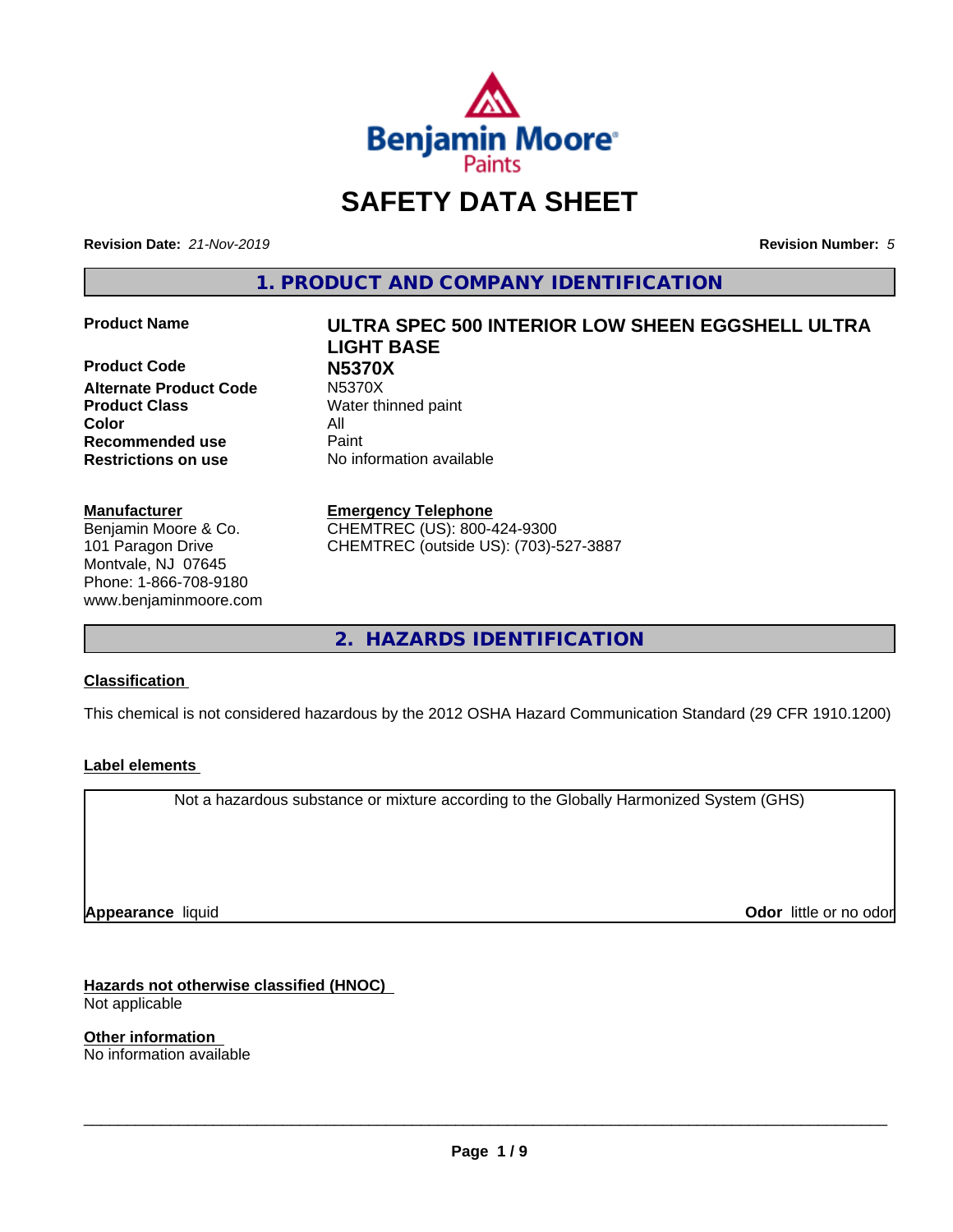### **3. COMPOSITION INFORMATION ON COMPONENTS**

| <b>Chemical name</b> | <b>CAS No.</b> | Weight-%  |
|----------------------|----------------|-----------|
| Titanium dioxide     | 13463-67-7     | $15 - 20$ |
| Kaolin, calcined     | 92704-41-1     | $5 - 10$  |
| Kaolin               | 1332-58-7      | - 5       |
| Silica amorphous     | 7631-86-9      | - 5       |

|                                                  | 4. FIRST AID MEASURES                                                                                    |
|--------------------------------------------------|----------------------------------------------------------------------------------------------------------|
| <b>General Advice</b>                            | No hazards which require special first aid measures.                                                     |
| <b>Eye Contact</b>                               | Rinse thoroughly with plenty of water for at least 15 minutes and consult a<br>physician.                |
| <b>Skin Contact</b>                              | Wash off immediately with soap and plenty of water while removing all<br>contaminated clothes and shoes. |
| <b>Inhalation</b>                                | Move to fresh air. If symptoms persist, call a physician.                                                |
| Ingestion                                        | Clean mouth with water and afterwards drink plenty of water. Consult a physician<br>if necessary.        |
| <b>Most Important</b><br><b>Symptoms/Effects</b> | None known.                                                                                              |
| <b>Notes To Physician</b>                        | Treat symptomatically.                                                                                   |

**5. FIRE-FIGHTING MEASURES**

| <b>Suitable Extinguishing Media</b>                                              | Use extinguishing measures that are appropriate to local<br>circumstances and the surrounding environment.                                   |
|----------------------------------------------------------------------------------|----------------------------------------------------------------------------------------------------------------------------------------------|
| Protective equipment and precautions for firefighters                            | As in any fire, wear self-contained breathing apparatus<br>pressure-demand, MSHA/NIOSH (approved or equivalent)<br>and full protective gear. |
| <b>Specific Hazards Arising From The Chemical</b>                                | Closed containers may rupture if exposed to fire or<br>extreme heat.                                                                         |
| <b>Sensitivity to mechanical impact</b>                                          | No.                                                                                                                                          |
| Sensitivity to static discharge                                                  | No.                                                                                                                                          |
| <b>Flash Point Data</b><br>Flash point (°F)<br>Flash Point (°C)<br><b>Method</b> | Not applicable<br>Not applicable<br>Not applicable                                                                                           |
| <b>Flammability Limits In Air</b>                                                |                                                                                                                                              |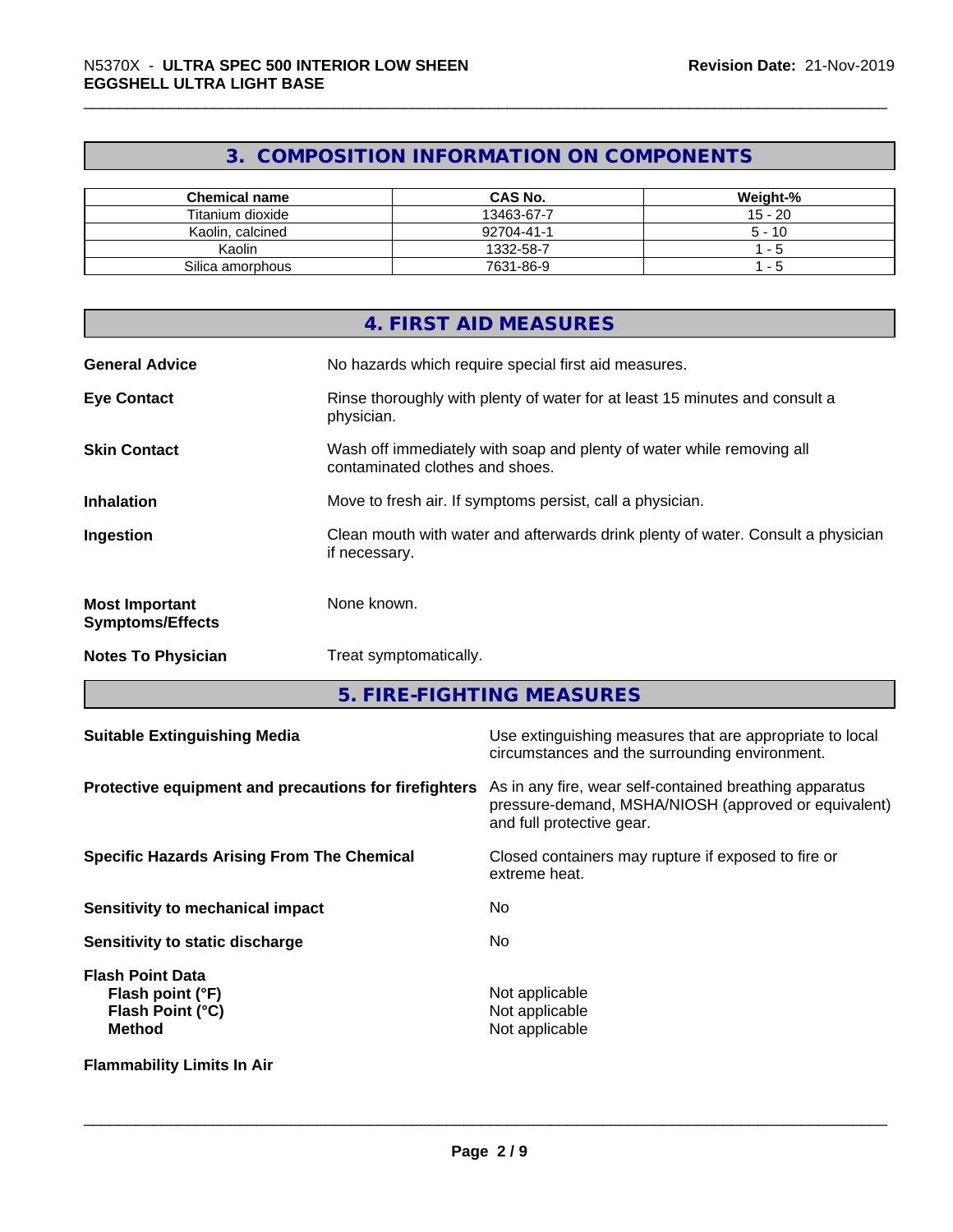#### **Lower flammability limit:**<br> **Upper flammability limit:**<br>
Upper flammability limit:<br>
Not applicable **Upper flammability limit:**

| NFPA | Health: | <b>Flammability: 0</b> | <b>Instability: 0</b> | <b>Special: Not Applicable</b> |  |
|------|---------|------------------------|-----------------------|--------------------------------|--|
|      |         |                        |                       |                                |  |

#### **NFPA Legend**

- 0 Not Hazardous
- 1 Slightly
- 2 Moderate
- 3 High
- 4 Severe

*The ratings assigned are only suggested ratings, the contractor/employer has ultimate responsibilities for NFPA ratings where this system is used.*

*Additional information regarding the NFPA rating system is available from the National Fire Protection Agency (NFPA) at www.nfpa.org.*

#### **6. ACCIDENTAL RELEASE MEASURES**

| <b>Personal Precautions</b>      | Avoid contact with skin, eyes and clothing. Ensure adequate ventilation.                                                                                                         |
|----------------------------------|----------------------------------------------------------------------------------------------------------------------------------------------------------------------------------|
| <b>Other Information</b>         | Prevent further leakage or spillage if safe to do so.                                                                                                                            |
| <b>Environmental precautions</b> | See Section 12 for additional Ecological Information.                                                                                                                            |
| <b>Methods for Cleaning Up</b>   | Soak up with inert absorbent material. Sweep up and shovel into suitable<br>containers for disposal.                                                                             |
|                                  | 7. HANDLING AND STORAGE                                                                                                                                                          |
| Handling                         | Avoid contact with skin, eyes and clothing. Avoid breathing vapors, spray mists or<br>sanding dust. In case of insufficient ventilation, wear suitable respiratory<br>equipment. |
| <b>Storage</b>                   | Keep container tightly closed. Keep out of the reach of children.                                                                                                                |
| <b>Incompatible Materials</b>    | No information available                                                                                                                                                         |

### **8. EXPOSURE CONTROLS/PERSONAL PROTECTION**

#### **Exposure Limits**

| <b>Chemical name</b> | <b>ACGIH TLV</b>         | <b>OSHA PEL</b>                                        |
|----------------------|--------------------------|--------------------------------------------------------|
| Titanium dioxide     | 10 mg/m $3$ - TWA        | 15 mg/m $3$ - TWA                                      |
| Kaolin               | $2 \text{ mg/m}^3$ - TWA | 15 mg/m <sup>3</sup> - TWA<br>$5 \text{ ma/m}^3$ - TWA |
| Silica amorphous     | N/E                      | 20 mppcf - TWA                                         |

#### **Legend**

ACGIH - American Conference of Governmental Industrial Hygienists Exposure Limits OSHA - Occupational Safety & Health Administration Exposure Limits N/E - Not Established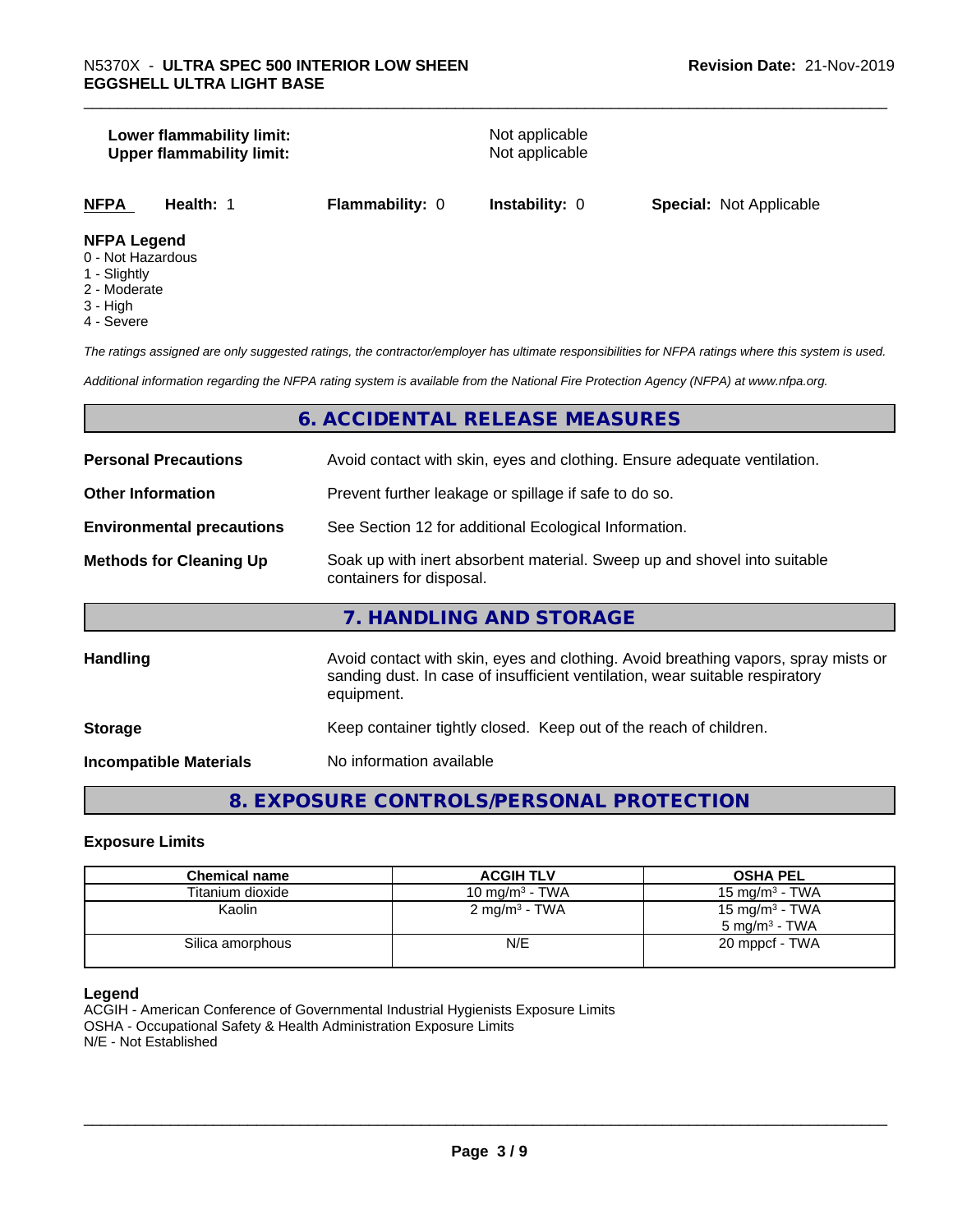| Ensure adequate ventilation, especially in confined areas.                                                                          |  |  |
|-------------------------------------------------------------------------------------------------------------------------------------|--|--|
|                                                                                                                                     |  |  |
| Safety glasses with side-shields.                                                                                                   |  |  |
| Protective gloves and impervious clothing.                                                                                          |  |  |
| In case of insufficient ventilation wear suitable respiratory equipment.                                                            |  |  |
| Avoid contact with skin, eyes and clothing. Remove and wash contaminated<br>clothing before re-use. Wash thoroughly after handling. |  |  |
|                                                                                                                                     |  |  |

#### **9. PHYSICAL AND CHEMICAL PROPERTIES**

| Appearance                            | liquid                   |
|---------------------------------------|--------------------------|
| Odor                                  | little or no odor        |
| <b>Odor Threshold</b>                 | No information available |
| Density (Ibs/gal)                     | $10.5 - 10.9$            |
| <b>Specific Gravity</b>               | 1.26 - 1.31              |
| pH                                    | No information available |
| <b>Viscosity (cps)</b>                | No information available |
| Solubility(ies)                       | No information available |
| <b>Water solubility</b>               | No information available |
| <b>Evaporation Rate</b>               | No information available |
| Vapor pressure                        | No information available |
| <b>Vapor density</b>                  | No information available |
| Wt. % Solids                          | $45 - 55$                |
| Vol. % Solids                         | $30 - 40$                |
| Wt. % Volatiles                       | $45 - 55$                |
| Vol. % Volatiles                      | $60 - 70$                |
| <b>VOC Regulatory Limit (g/L)</b>     | 0                        |
| <b>Boiling Point (°F)</b>             | 212                      |
| <b>Boiling Point (°C)</b>             | 100                      |
| Freezing point (°F)                   | 32                       |
| <b>Freezing Point (°C)</b>            | 0                        |
| Flash point (°F)                      | Not applicable           |
| Flash Point (°C)                      | Not applicable           |
| <b>Method</b>                         | Not applicable           |
| <b>Flammability (solid, gas)</b>      | Not applicable           |
| <b>Upper flammability limit:</b>      | Not applicable           |
| Lower flammability limit:             | Not applicable           |
| <b>Autoignition Temperature (°F)</b>  | No information available |
| <b>Autoignition Temperature (°C)</b>  | No information available |
| <b>Decomposition Temperature (°F)</b> | No information available |
| Decomposition Temperature (°C)        | No information available |
| <b>Partition coefficient</b>          | No information available |

**10. STABILITY AND REACTIVITY**

**Reactivity** Not Applicable

**Chemical Stability Stable under normal conditions.** 

**Conditions to avoid Conditions to avoid Prevent from freezing.**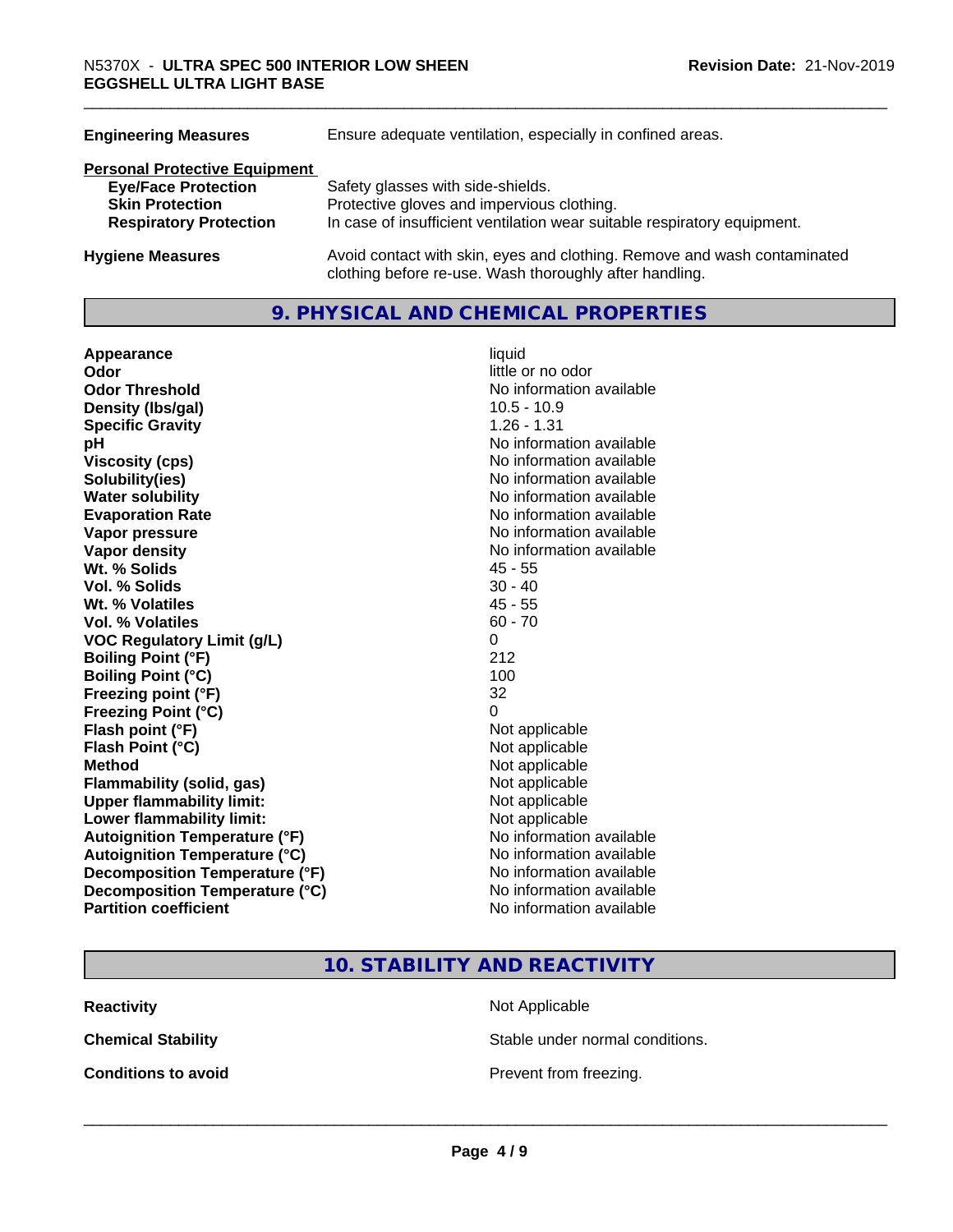| <b>Incompatible Materials</b>                           | No materials to be especially mentioned.                                                                    |  |
|---------------------------------------------------------|-------------------------------------------------------------------------------------------------------------|--|
| <b>Hazardous Decomposition Products</b>                 | None under normal use.                                                                                      |  |
| Possibility of hazardous reactions                      | None under normal conditions of use.                                                                        |  |
|                                                         | 11. TOXICOLOGICAL INFORMATION                                                                               |  |
| <b>Product Information</b>                              |                                                                                                             |  |
| Information on likely routes of exposure                |                                                                                                             |  |
| <b>Principal Routes of Exposure</b>                     | Eye contact, skin contact and inhalation.                                                                   |  |
| <b>Acute Toxicity</b>                                   |                                                                                                             |  |
| <b>Product Information</b>                              | No information available                                                                                    |  |
|                                                         | Symptoms related to the physical, chemical and toxicological characteristics                                |  |
| <b>Symptoms</b>                                         | No information available                                                                                    |  |
|                                                         | Delayed and immediate effects as well as chronic effects from short and long-term exposure                  |  |
| Eye contact                                             | May cause slight irritation.                                                                                |  |
| <b>Skin contact</b>                                     | Substance may cause slight skin irritation. Prolonged or repeated contact may dry                           |  |
|                                                         | skin and cause irritation.                                                                                  |  |
| <b>Inhalation</b>                                       | May cause irritation of respiratory tract.                                                                  |  |
| Ingestion                                               | Ingestion may cause gastrointestinal irritation, nausea, vomiting and diarrhea.<br>No information available |  |
| <b>Sensitization</b>                                    | No information available.                                                                                   |  |
| <b>Neurological Effects</b><br><b>Mutagenic Effects</b> | No information available.                                                                                   |  |
| <b>Reproductive Effects</b>                             | No information available.                                                                                   |  |
| <b>Developmental Effects</b>                            | No information available.                                                                                   |  |
| <b>Target organ effects</b>                             | No information available.                                                                                   |  |
| <b>STOT - single exposure</b>                           | No information available.                                                                                   |  |
| STOT - repeated exposure                                | No information available.                                                                                   |  |
| Other adverse effects                                   | No information available.                                                                                   |  |
| <b>Aspiration Hazard</b>                                | No information available                                                                                    |  |
| <b>Numerical measures of toxicity</b>                   |                                                                                                             |  |

**The following values are calculated based on chapter 3.1 of the GHS document**

| <b>ATEmix (oral)</b>   | 21337 mg/kg  |  |
|------------------------|--------------|--|
| <b>ATEmix (dermal)</b> | 151569 mg/kg |  |

#### **Component Information**

| Chemical name    | Oral LD50             | Dermal LD50             | Inhalation LC50        |
|------------------|-----------------------|-------------------------|------------------------|
| Titanium dioxide | $> 10000$ mg/kg (Rat) |                         |                        |
| 13463-67-7       |                       |                         |                        |
| Kaolin, calcined | $>$ 2000 mg/kg (Rat)  |                         |                        |
| 92704-41-1       |                       |                         |                        |
| Silica amorphous | > 5000 mg/kg (Rat)    | $>$ 2000 mg/kg (Rabbit) | $> 2.2$ mg/L (Rat) 1 h |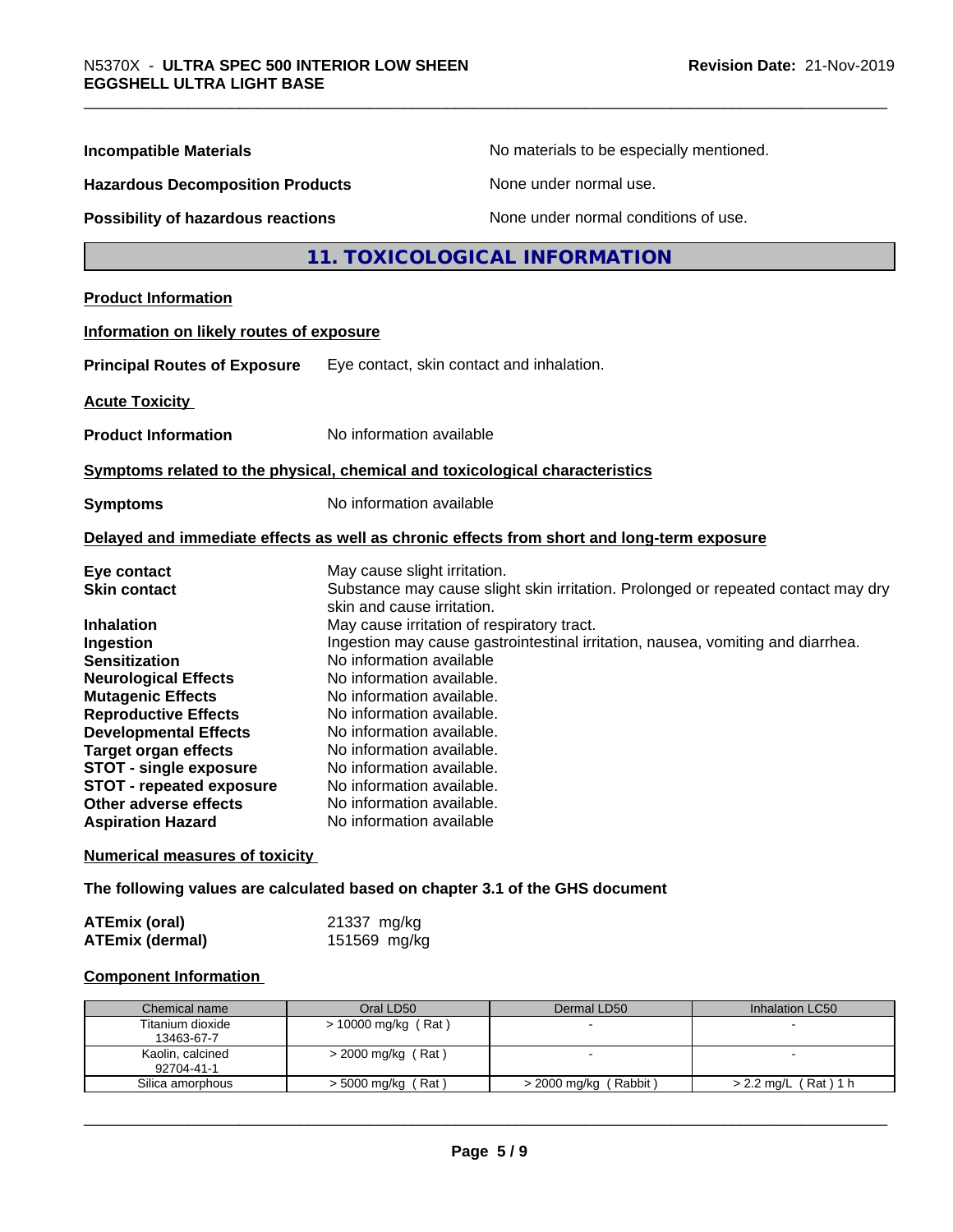## \_\_\_\_\_\_\_\_\_\_\_\_\_\_\_\_\_\_\_\_\_\_\_\_\_\_\_\_\_\_\_\_\_\_\_\_\_\_\_\_\_\_\_\_\_\_\_\_\_\_\_\_\_\_\_\_\_\_\_\_\_\_\_\_\_\_\_\_\_\_\_\_\_\_\_\_\_\_\_\_\_\_\_\_\_\_\_\_\_\_\_\_\_ N5370X - **ULTRA SPEC <sup>500</sup> INTERIOR LOW SHEEN EGGSHELL ULTRA LIGHT BASE**

| oc.<br>7004 |          |  |  |
|-------------|----------|--|--|
|             | ാറ<br>ບວ |  |  |

#### **Carcinogenicity**

*The information below indicateswhether each agency has listed any ingredient as a carcinogen:.*

| <b>Chemical name</b>              | <b>IARC</b>          | <b>NTP</b> | OSHA   |
|-----------------------------------|----------------------|------------|--------|
|                                   | Possible Human<br>2B |            | Listed |
| $-1$<br>dioxide<br><b>itanium</b> | Carcinogen           |            |        |

• Although IARC has classified titanium dioxide as possibly carcinogenic to humans (2B), their summary concludes: "No significant exposure to titanium dioxide is thought to occur during the use of products in which titanium dioxide is bound to other materials, such as paint."

#### **Legend**

IARC - International Agency for Research on Cancer NTP - National Toxicity Program OSHA - Occupational Safety & Health Administration

**12. ECOLOGICAL INFORMATION**

#### **Ecotoxicity Effects**

The environmental impact of this product has not been fully investigated.

#### **Product Information**

#### **Acute Toxicity to Fish**

No information available

#### **Acute Toxicity to Aquatic Invertebrates**

No information available

#### **Acute Toxicity to Aquatic Plants**

No information available

#### **Persistence / Degradability**

No information available.

#### **Bioaccumulation**

No information available.

#### **Mobility in Environmental Media**

No information available.

#### **Ozone**

No information available

#### **Component Information**

#### **Acute Toxicity to Fish**

Titanium dioxide  $LC50:$  > 1000 mg/L (Fathead Minnow - 96 hr.)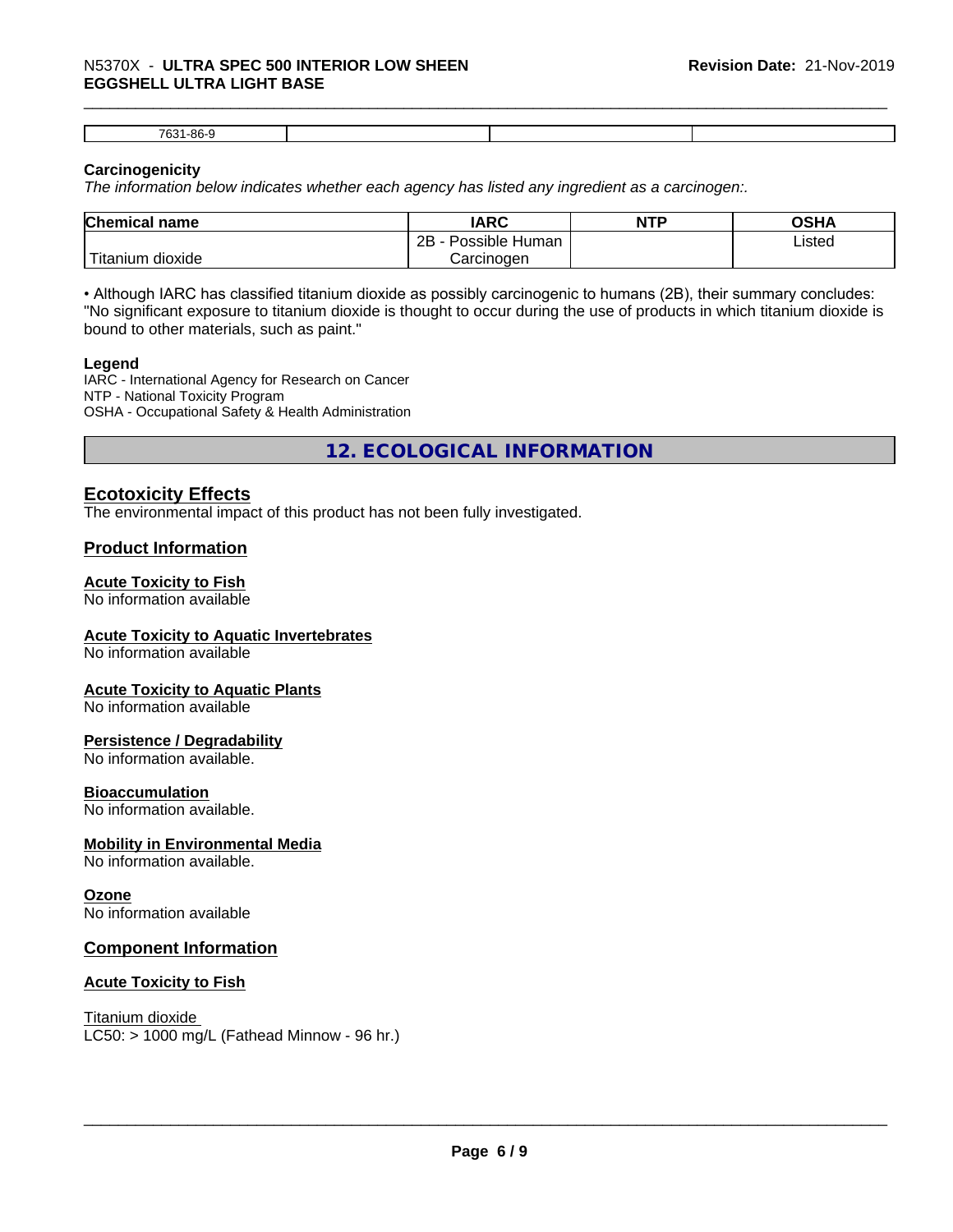#### **Acute Toxicity to Aquatic Invertebrates**

No information available

#### **Acute Toxicity to Aquatic Plants**

No information available

|                              | 13. DISPOSAL CONSIDERATIONS                                                                                                                                                                                               |
|------------------------------|---------------------------------------------------------------------------------------------------------------------------------------------------------------------------------------------------------------------------|
| <b>Waste Disposal Method</b> | Dispose of in accordance with federal, state, and local regulations. Local<br>requirements may vary, consult your sanitation department or state-designated<br>environmental protection agency for more disposal options. |
|                              | 14. TRANSPORT INFORMATION                                                                                                                                                                                                 |
| <b>DOT</b>                   | Not regulated                                                                                                                                                                                                             |
| <b>ICAO / IATA</b>           | Not regulated                                                                                                                                                                                                             |
| <b>IMDG / IMO</b>            | Not regulated                                                                                                                                                                                                             |
|                              | <b>15. REGULATORY INFORMATION</b>                                                                                                                                                                                         |

#### **International Inventories**

| <b>TSCA: United States</b> | Yes - All components are listed or exempt. |
|----------------------------|--------------------------------------------|
| <b>DSL: Canada</b>         | Yes - All components are listed or exempt. |

#### **Federal Regulations**

#### **SARA 311/312 hazardous categorization**

| Acute health hazard               | No |  |
|-----------------------------------|----|--|
| Chronic Health Hazard             | Nο |  |
| Fire hazard                       | N٥ |  |
| Sudden release of pressure hazard | Nο |  |
| Reactive Hazard                   | Nο |  |

#### **SARA 313**

Section 313 of Title III of the Superfund Amendments and Reauthorization Act of 1986 (SARA). This product contains a chemical or chemicals which are subject to the reporting requirements of the Act and Title 40 of the Code of Federal Regulations, Part 372:

*None*

#### **Clean Air Act,Section 112 Hazardous Air Pollutants (HAPs) (see 40 CFR 61)**

This product contains the following HAPs:

*None*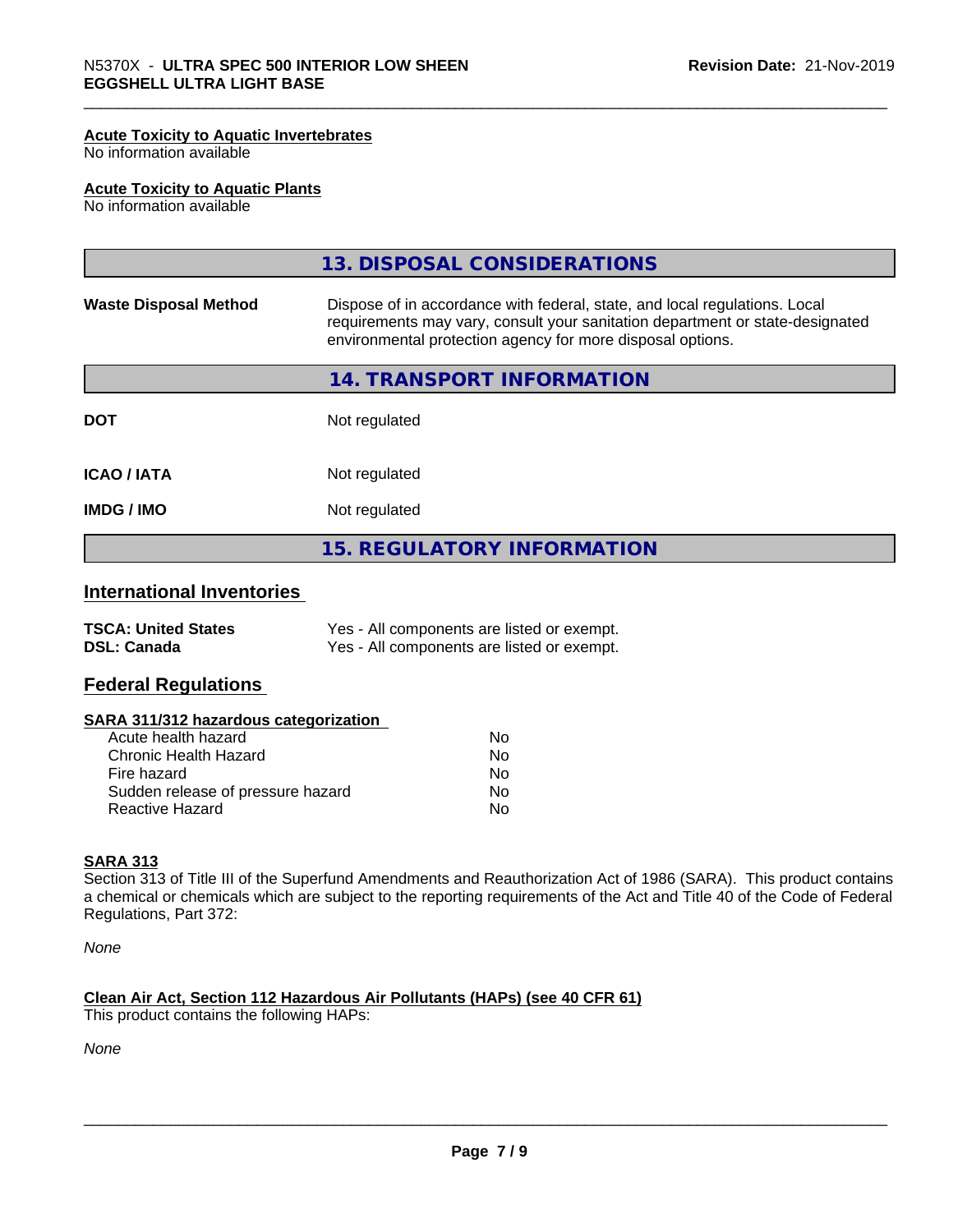#### **US State Regulations**

#### **California Proposition 65**

**A** WARNING: Cancer and Reproductive Harm– www.P65warnings.ca.gov

#### **State Right-to-Know**

| <b>Chemical name</b> | <b>Massachusetts</b> | <b>New Jersey</b> | Pennsylvania |
|----------------------|----------------------|-------------------|--------------|
| Titanium dioxide     |                      |                   |              |
| Kaolin               |                      |                   |              |
| Silica amorphous     |                      |                   |              |

#### **Legend**

X - Listed

| <b>16. OTHER INFORMATION</b>             |           |                        |                      |          |  |
|------------------------------------------|-----------|------------------------|----------------------|----------|--|
| HMIS -                                   | Health: 1 | <b>Flammability: 0</b> | <b>Reactivity: 0</b> | $PPE: -$ |  |
| <b>HMIS Legend</b><br>0 - Minimal Hazard |           |                        |                      |          |  |
| 1 - Slight Hazard                        |           |                        |                      |          |  |
| 2 - Moderate Hazard                      |           |                        |                      |          |  |
| 3 - Serious Hazard<br>4 - Severe Hazard  |           |                        |                      |          |  |
| * - Chronic Hazard                       |           |                        |                      |          |  |
|                                          |           |                        |                      |          |  |

X - Consult your supervisor or S.O.P. for "Special" handling instructions.

*Note: The PPE rating has intentionally been left blank. Choose appropriate PPE that will protect employees from the hazards the material will present under the actual normal conditions of use.*

*Caution: HMISÒ ratings are based on a 0-4 rating scale, with 0 representing minimal hazards or risks, and 4 representing significant hazards or risks. Although HMISÒ ratings are not required on MSDSs under 29 CFR 1910.1200, the preparer, has chosen to provide them. HMISÒ ratings are to be used only in conjunction with a fully implemented HMISÒ program by workers who have received appropriate HMISÒ training. HMISÒ is a registered trade and service mark of the NPCA. HMISÒ materials may be purchased exclusively from J. J. Keller (800) 327-6868.*

 **WARNING!** If you scrape, sand, or remove old paint, you may release lead dust. LEAD IS TOXIC. EXPOSURE TO LEAD DUST CAN CAUSE SERIOUS ILLNESS, SUCH AS BRAIN DAMAGE, ESPECIALLY IN CHILDREN. PREGNANT WOMEN SHOULD ALSO AVOID EXPOSURE. Wear a NIOSH approved respirator to control lead exposure. Clean up carefully with a HEPA vacuum and a wet mop. Before you start, find out how to protect yourself and your family by contacting the National Lead Information Hotline at 1-800-424-LEAD or log on to www.epa.gov/lead.

| <b>Prepared By</b>    | <b>Product Stewardship Department</b><br>Benjamin Moore & Co.<br>101 Paragon Drive<br>Montvale, NJ 07645<br>800-225-5554 |
|-----------------------|--------------------------------------------------------------------------------------------------------------------------|
| <b>Revision Date:</b> | 21-Nov-2019                                                                                                              |